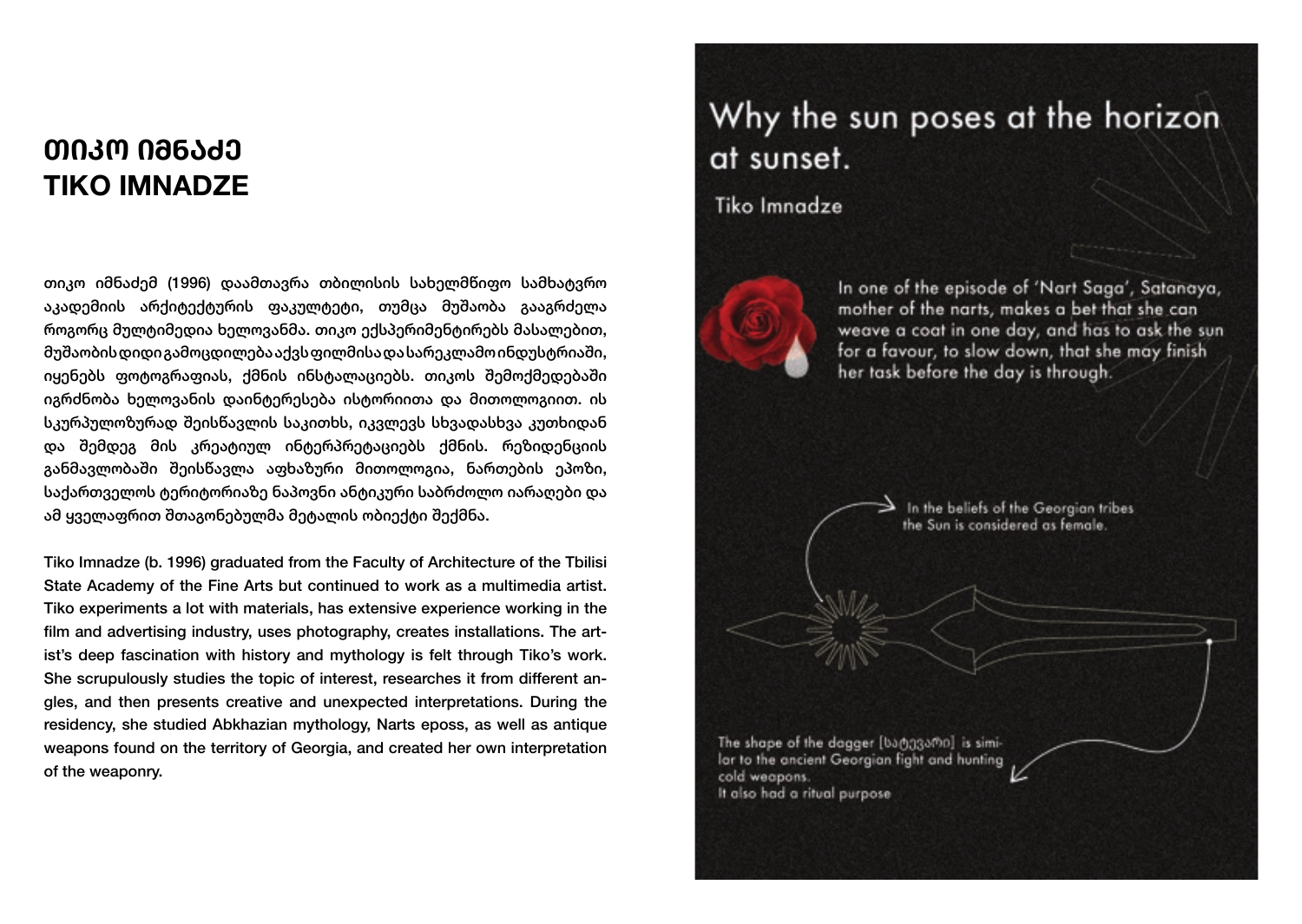

**ᲠᲐ ᲒᲘᲜᲓᲐ ᲠᲝᲛ ᲒᲐᲛᲝᲘᲙᲕᲚᲘᲝ? | WHAT DO YOU LIKE TO RESEARCH?**

'მტკვარი" მდინარე მიკროსკოპში | 'Mtkvari' River under microscope © Tiko Imnadze



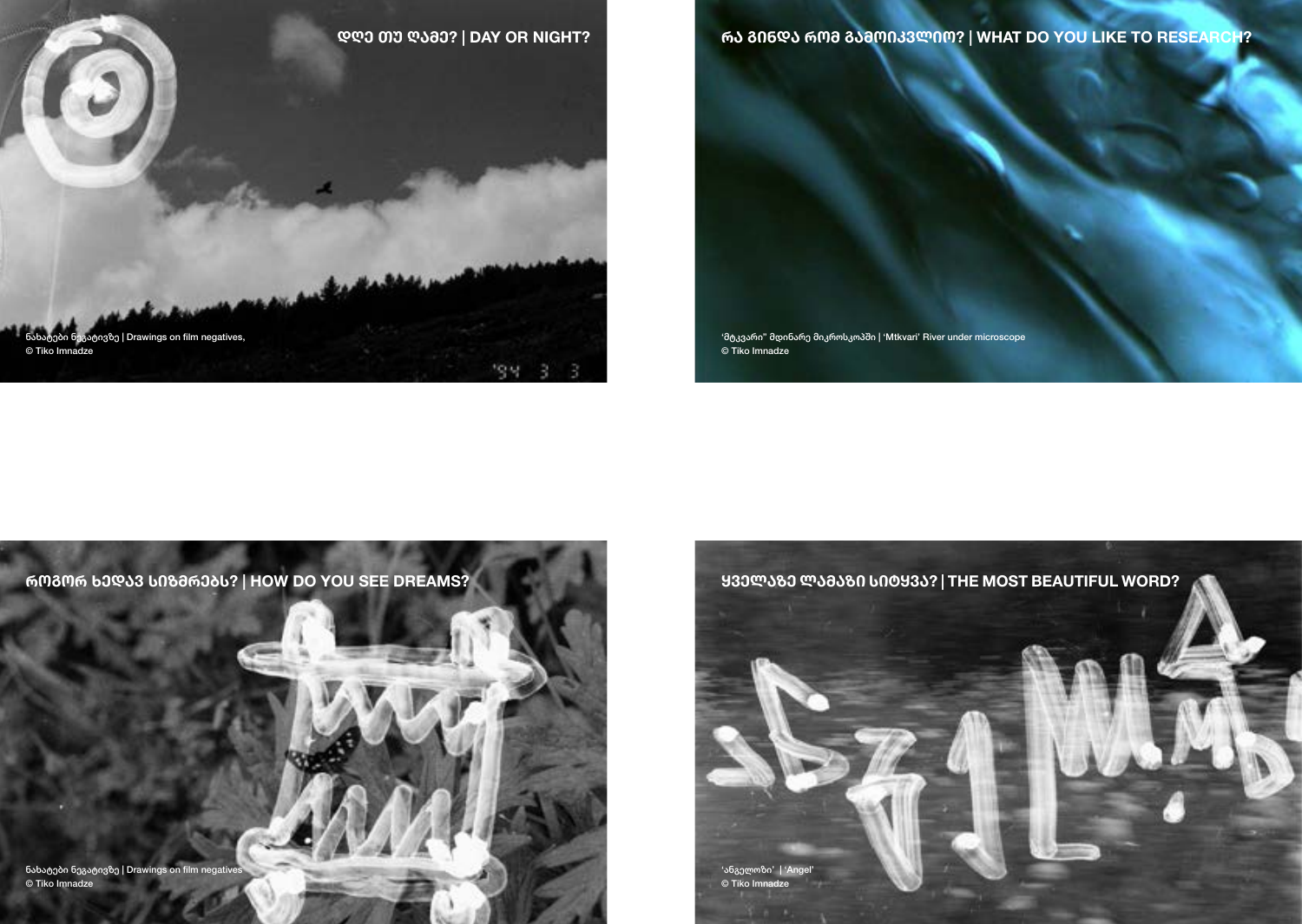**ᲒᲕᲐᲩᲕᲔᲜᲔ ᲜᲐᲛᲣᲨᲔᲕᲐᲠᲘ, ᲠᲝᲛᲔᲚᲡᲐᲪ ᲕᲔᲠᲐᲡᲓᲠᲝᲡ ᲘᲕᲘᲬᲧᲔᲑ. SHOW US YOUR WORK THAT YOU CAN NEVER LET GO.**



#### **ᲨᲔᲜᲘ ᲑᲝᲚᲝ ᲜᲐᲛᲣᲨᲔᲕᲐᲠᲘ? | YOUR LATEST WORK?**



ინსტალაცია "17 გრადუსი იყო და შემეძლო დავრჩენილიყავი ცოტა უფრო მეტხანს" Installation 'It was 17 degress,so I could stay a little bit longer' © Tiko Imnadze